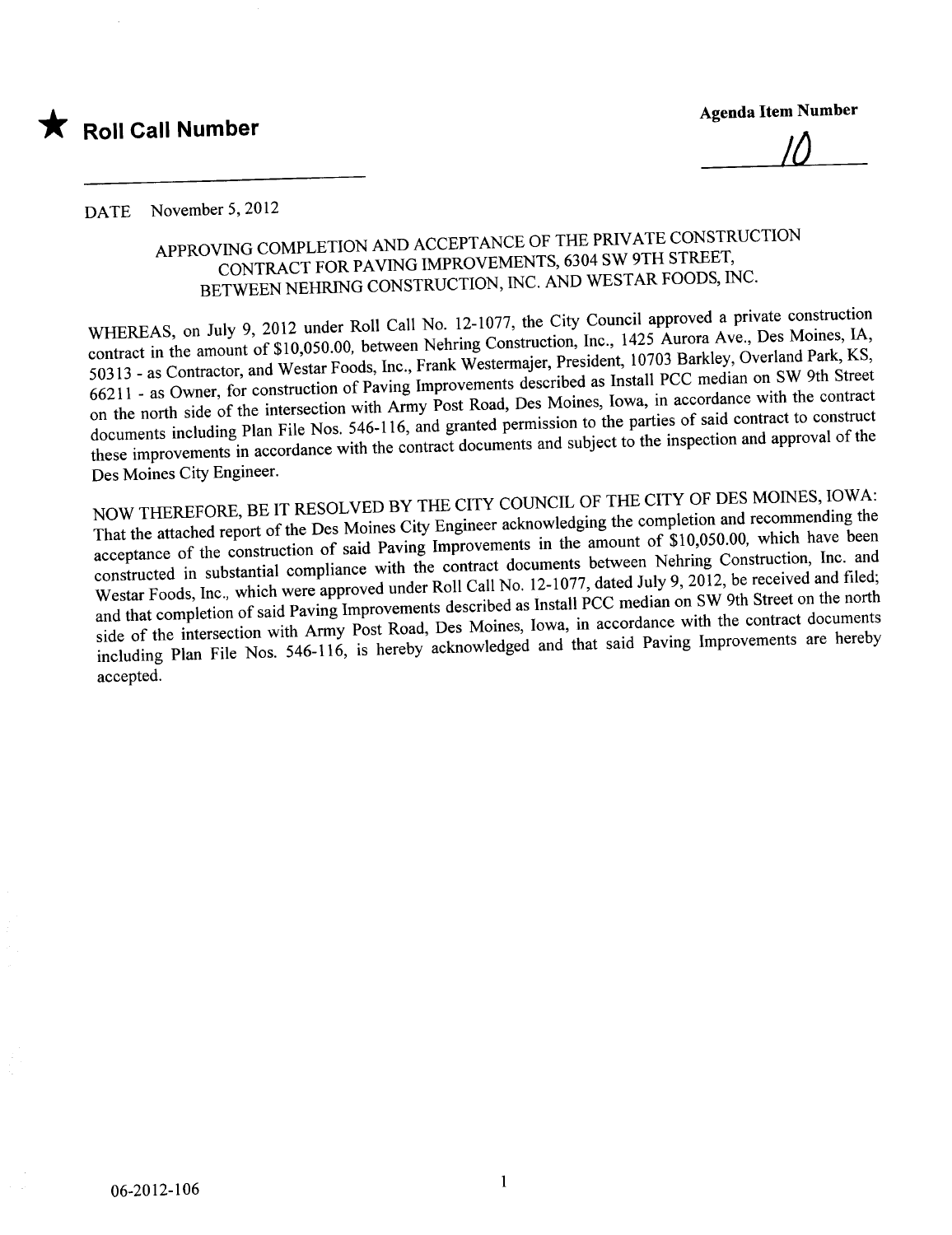

Agenda Item Number <u>IU</u>

DATE November 5, 2012

Activity ID 06-2012-106

Moved by to adopt.

FORM APPROVED:<br>
Wathleen Vanderbool

Deputy City Attorney

Funding Source: All project costs are to be paid by the Owner(s), Westar Foods, Inc.

| <b>COUNCIL ACTION</b> | <b>YEAS</b> | <b>NAYS</b> | <b>PASS</b> | <b>ABSENT</b>   | I, Diane   |
|-----------------------|-------------|-------------|-------------|-----------------|------------|
| <b>COWNIE</b>         |             |             |             |                 | certify th |
| <b>COLEMAN</b>        |             |             |             |                 | above da   |
| <b>GRIESS</b>         |             |             |             |                 | adopted.   |
| <b>HENSLEY</b>        |             |             |             |                 |            |
| <b>MAHAFFEY</b>       |             |             |             |                 | IN WIT     |
| <b>MEYER</b>          |             |             |             |                 | and affi:  |
| <b>MOORE</b>          |             |             |             |                 |            |
| <b>TOTAL</b>          |             |             |             |                 |            |
| MOTION CARRIED        |             |             |             | <b>APPROVED</b> |            |
|                       |             |             |             |                 |            |
|                       |             |             |             | Maxor           |            |

I, Diane Rauh, City Clerk of said City Council, hereby certify that at a meeting of the City Council, held on the above date, among other proceedings the above was adopted.

IN WITNESS WHEREOF, I have hereunto set my hand and affixed my seal the day and year first above written.

Mayor  $\vert$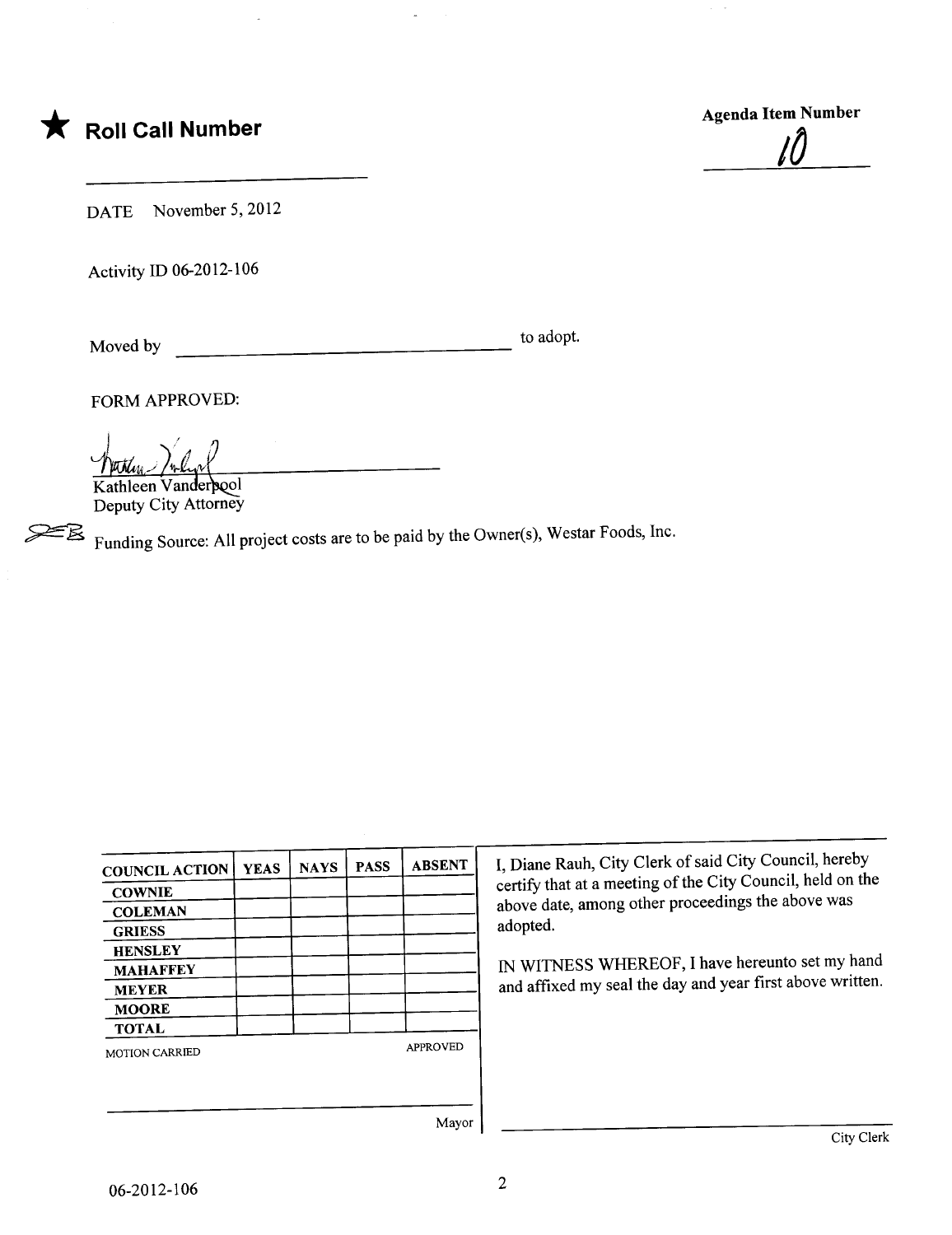

 $\overline{z}$ 

TIENG\Design\BE\2012\106\Loc.Map\LOC.MAP.DGN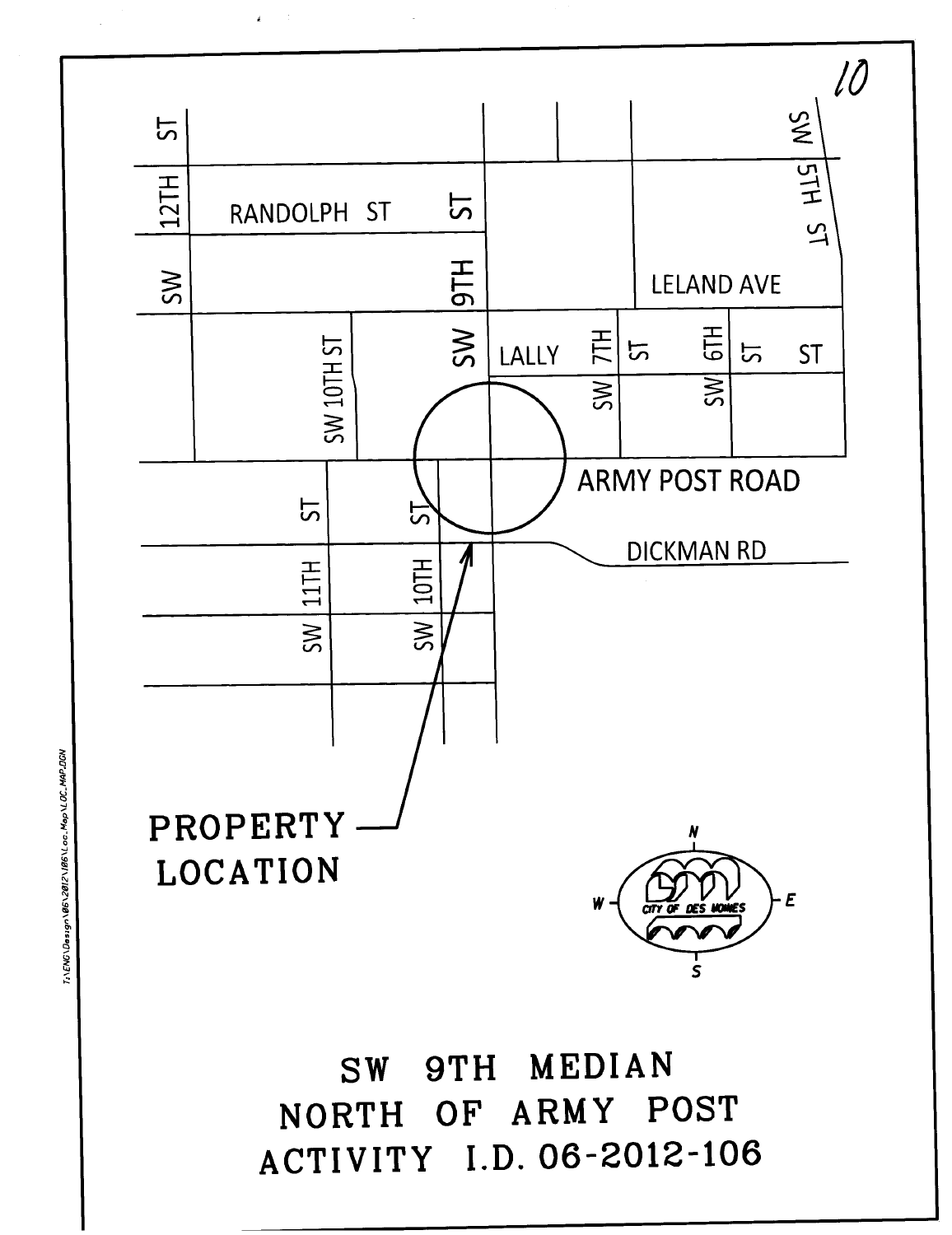$\ddot{\ddot{\xi}}$ 



## CERTIFICATION OF COMPLETION

### AGENDA HEADING:

Approving completion and recommending acceptance of the Private Construction Contract for Paving Improvements 6304 SW 9th Street, between Nehring Construction, Inc. and Westar Foods, Inc..

#### SYNOPSIS:

Approve the Des Moines City Engineer's Certification of Completion, acknowledge the completion and accept construction of said improvement.

#### FISCAL IMPACT:

# Amount: \$10,050.00 As-Built Contract Cost

Funding Source: No Cost to the City of Des Moines; all costs are to be paid by the Owner, westard Foods, Inc.

CERTIFICATION OF COMPLETION:<br>On July 9, 2012, under Roll Call No. 12-1077, the City Council approved a private construction contract in the amount of \$10,050.00, between Nehring Construction, Inc., 1425 Aurora Ave., Des Moines, IA 50313 the amount of  $$10,050.00$ , between Nehring Construction, Inc., 1425 Aurora  $\frac{1}{2}$  arkley. Overland Park, KS. as Contractor, and Westar Foods, Inc., Frank Westermajer, President, 10703 Barkley, Overland Park, Karl 9th 66211 - as Owner, for construction of Paving Improvements described as Install PCC median on SW 9th<br>Street on the north side of the intersection with Army Post Road, Des Moines, Iowa, in accordance with the<br>contract docume Street on the north side of the intersection with Army Post Road, Des Moines, Iowa, in accordance with the contract documents including Plan File Nos. 546-116, and granted permission of subject to the inspection and to construct these improvements in accordance with the contract documents and subsection and subsection and in approval of the Des Moines City Engineer.

I hereby certify that the construction of said Paving Improvements described as Install PCC median on SW the contract documents including Plan File Nos. 546-116, Activity ID 06-2012-106, has been completed in the contract documents including Plan File Nos. 546-116, Activity ID 66-2012-106, has been foods. substantial compliance with the contract documents between  $\frac{1}{2}$ star Foods, Inc., which were approved under Roll Call No. 12-1077, dated July 9, 2012 and I hereby recommend that the above Paving Improvements be accepted.

Engineering. T 515.283.4920 . F 515.283.4112 . www.dmgov.org City Hall. 400 Robert D. Ray Drive. Des Moines. Iowa .50309-1891

 $\mathbf{1}$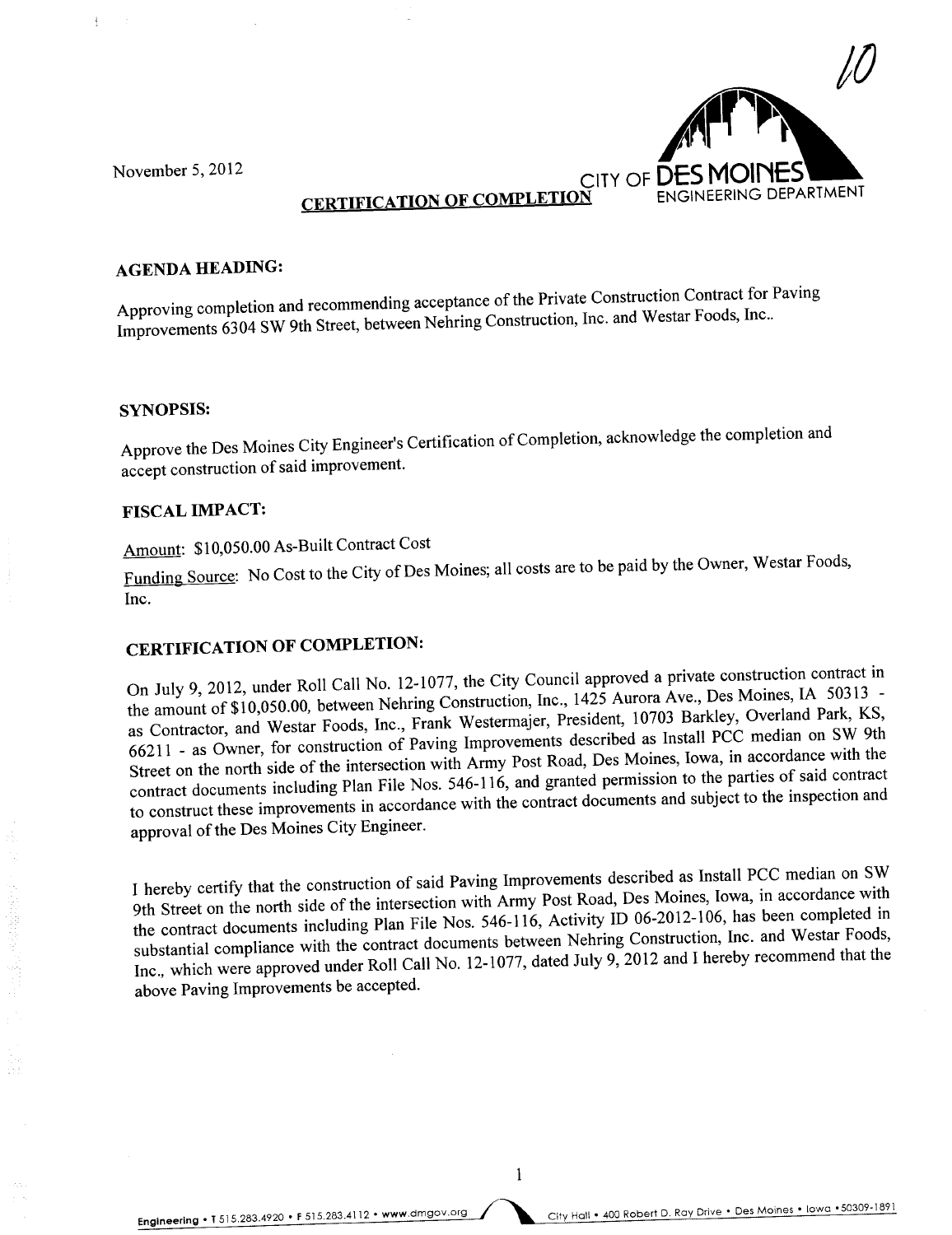I further certify that the amount of completed Paving Improvements is \$10,050.00.

l,

JolE Brewer

Jeb E. Brewer, P.E. Des Moines City Engineer

 $\lambda$ 

▶